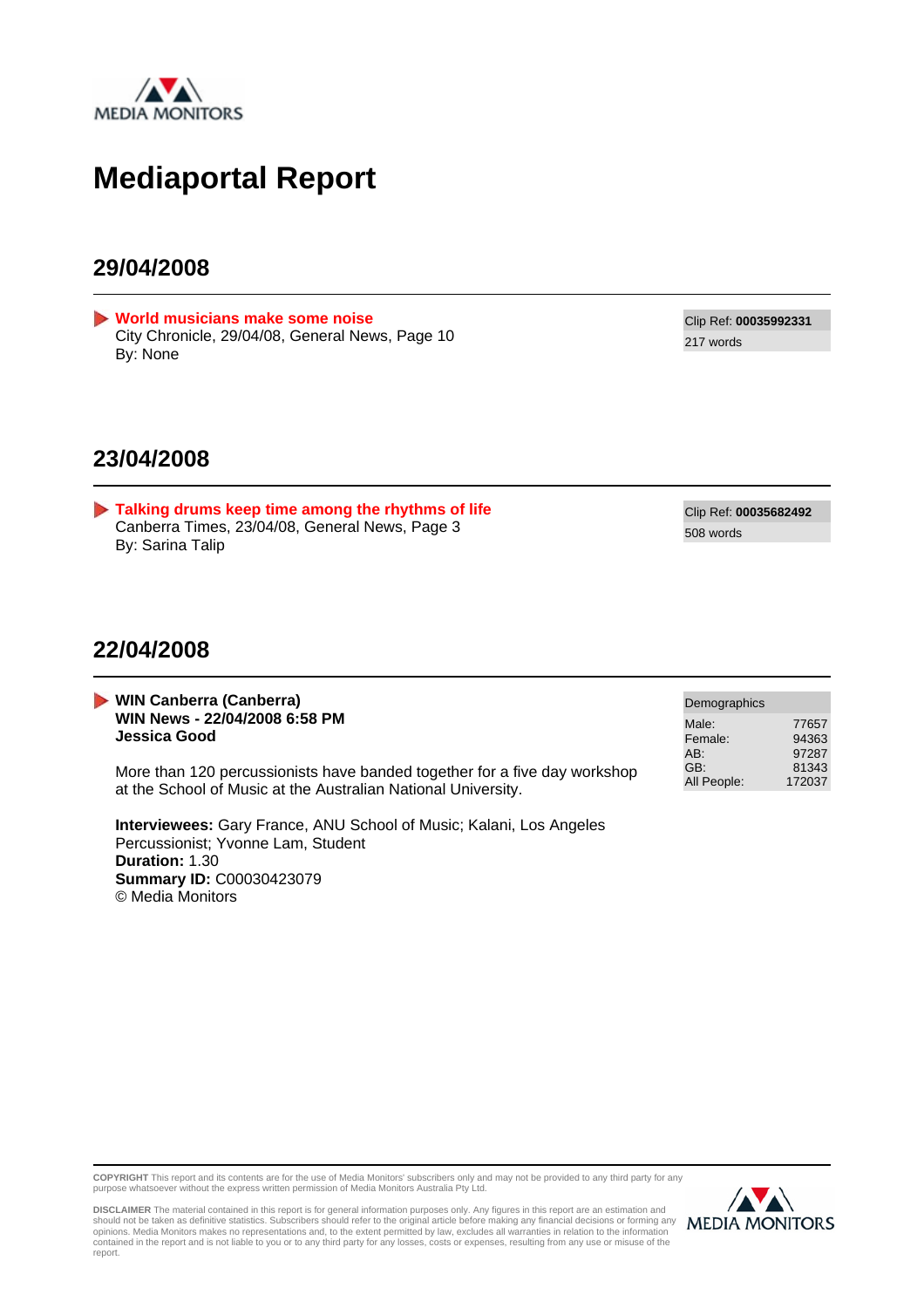### **ABC 666 Canberra (Canberra) Morning - 22/04/2008 10:51 AM Andrea Close**

Close crosses to Ping Lo who is attending a giant percussion workshop at the ANU School of Music. Ping tells of balloon ride.

**Interviewees:** Ping Lo, online producer **Duration:** 7.25 **Summary ID:** C00030415716 © Media Monitors

### **18/04/2008**

<span id="page-1-0"></span>**[Drumbeat of the world](#page-4-0)** Canberra Times, 18/04/08, Times, Page 6 By: Expertise To Can Ben-a Sally D'souza

| Demographics |      |
|--------------|------|
| Male:        | 2300 |
| Female:      | 3300 |
| AB:          | 1200 |
| GB:          | 3800 |
| All People:  | 5700 |

Clip Ref: **00035473338** 722 words

**COPYRIGHT** This report and its contents are for the use of Media Monitors' subscribers only and may not be provided to any third party for any purpose whatsoever without the express written permission of Media Monitors Australia Pty Ltd.



DISCLAIMER The material contained in this report is for general information purposes only. Any figures in this report are an estimation and<br>should not be taken as definitive statistics. Subscribers should refer to the orig report.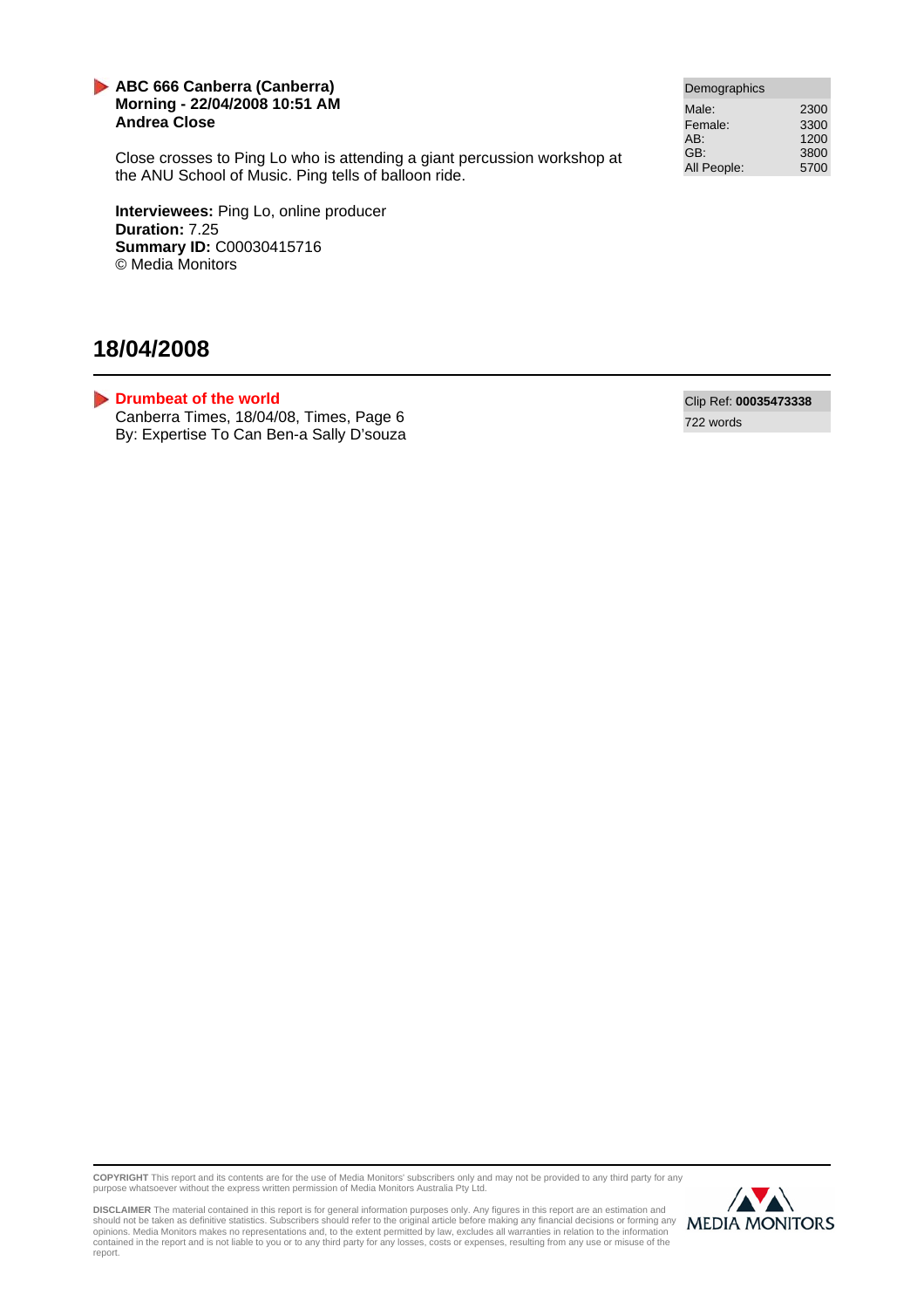<span id="page-2-0"></span>





**City Chronicle 29/04/2008 Page: 10 General News Region: Canberra Circulation: 127166 Type: Suburban Size: 154.17 sq.cms -T-----**



Internationally respected percussionist and head of percussion at the ANU School of Music, Gary France, leads 120 talented drummers from around the world.

# World musicians make some noise

ABOUT 120 musicians got into week.

The percussionists from all over the world took part in the Australian World Rhythms Festival, a five-day workshop at the (ANU).

This culminated in a grand performance at the 2008 Beijing Olympic Torch Relay celebrations.

The group was led by inter-<br>nationally respected percussionist and head of percussion at the ANU School of Music Gary France.

"It was a fantastic opportunity for just about anyone who had an interest in drumming," Mr France said.

They explored the music of West Africa, India, Indonesia, Cuba and Brazil, among other

the rhythm in Canberra last approached the Olympic Torch<br>week. Relay committee a long time styles. Mr France had approached the Olympic Torch ago about the possibility of being involved.

Australian National University funding to bring in artists from (ANU).<br>
across the world to be part of "Linking it with the Olympic Torch Relay, it allowed me the funding to bring in artists from across the world to be part of 2008 World Rhythms Festival," he said.

> The line-up of master percussionists included Kalani (USA), Tuza Afutu (Ghana), South Indian/Sundanese specialist Ron Reeves (Australia), Amrih Widodo and Soegito Hardiodikoro (Indonesia), Afro/Cuban specialist Alex Pertout (Chile), Fabian Hevia (Chile), Jim Sharrock (Australia) and Gary France (USA) specialising in world rhythms and new technology.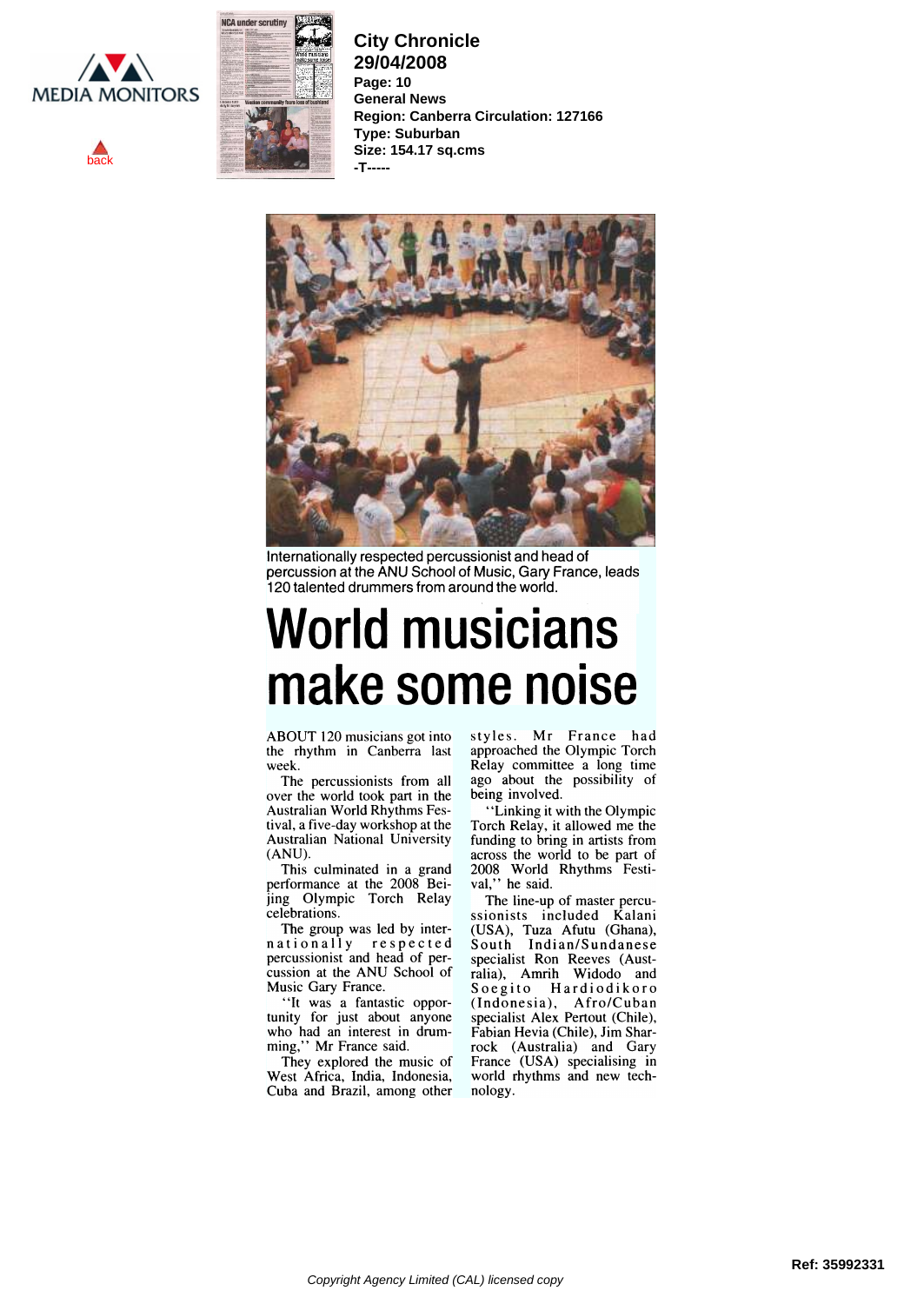<span id="page-3-0"></span>

[back](#page-0-1)



**Canberra Times 23/04/2008 Page: 3 General News Region: Canberra Circulation: 33935 Type: Capital City Daily Size: 683.74 sq.cms MTWTFS-**

## Talking drums keep time among the rhythms of life

#### By Sarina Talip

American drummer Kalani jumps in the air and with a wave of his hands, the "drum circle" bursts into a hightempo explosion of beats, bells and rhythms.

Kalani is one of six international drummers and percussionists who have been teaching at the inaugural five-day workshop for the Australian World Rhythms Festival, which finishes tomorrow.

Run by the Australian National University School of Music, with support from Canberra community arts organisation Music For Everyone share his culture. and the ACT Government, the festival has attracted more than 120 participants.

Los Angeles-based Kalani, who has played with American singer Barry Manilow and is also on a "couple of  $\quad$  use l Muppets CDs'' said leading a drum htt whatever circle was like conducting.

"It's really spontaneous music conducting. It's done live but of course - like any musician - I've got my repertoire and I can draw from my experiences and my background and decide what's appropriate for this group," he said.

"This is what I would call a festival style - celebrating and coming together to experience unity."

Ghanaian drummer Tuza Afutu, who lives in Sydney, said conducting was instinctive.

"You have to look into people's eyes and feel them. If you close yourself it's really hard for the people to play, but if you open yourself up music then they'll get it," he said.

Afutu has been drumming since he was five years old and said the workshop was a chance for him to

"In Africa drumming is part of the life, you can't run away from it," he said. "In schools we use the drums to tell the students to go for breaks, celebrations, ceremonies. We don't use bells or alarms, we use drums, but whatever we play the students understand."

ANU head of percussion Gary France said the students used wooden and metal drums and percussion instruments from Brazil, Africa, Indonesia, India and Cuba.

"Dnimming is a means of communication. It's [one of the first things used in building a] diplomatic relation - sending musicians and artists to other countries - and it's the fusion of world music and culture that really helps us understand each other," he said.

Music For Everyone artistic director Vivienne Winther said there was an enormous interest in world music drumming. "It's something that people can get involved in at any stage of their life," she said.

"We've got kids here from 11 years old working side by side with adults, so drumming has a lot of potential for people to feel comfortable to come into it at any time.

"But I think it's also just about the primal element of rhythm and drumming that people actually still react to in the same way as they did thousands of years ago."

Participants from the festival will perform tomorrow at the Olympic torch lighting ceremony at Reconciliation Place, at 6.25ani and 7.30am, and again at the free torch farewell concert at Stage 88, Commonwealth Park at 1 1.40am.



TUB THUMPING: Guest drummer Kalani leads participants in the "drum circle" during the inaugural five-day workshop for the Australian World Rhythms Festival. Picture: KATE LEITH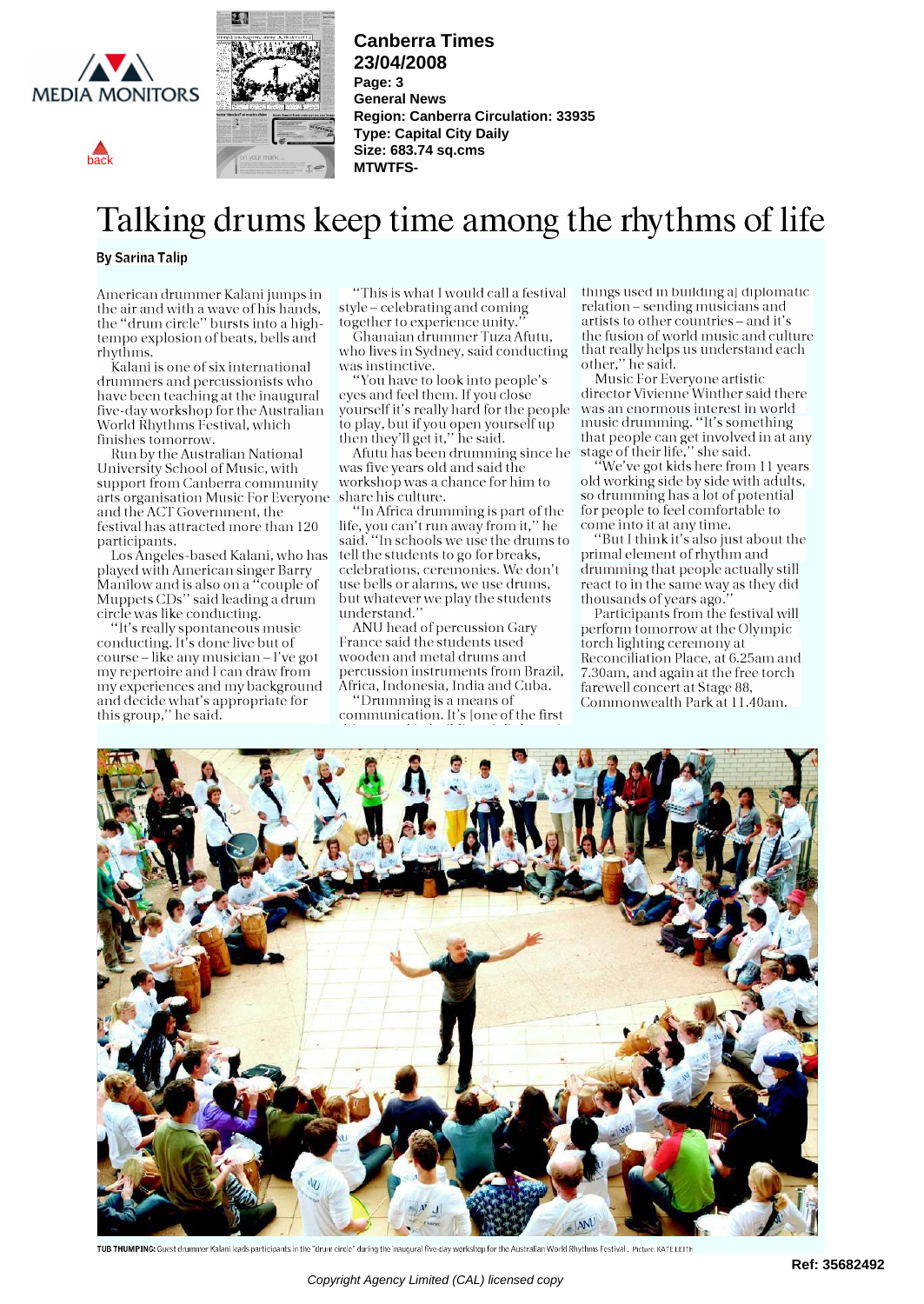<span id="page-4-0"></span>

[back](#page-1-0)



**Canberra Times 18/04/2008 Page: 6 Times Region: Canberra Circulation: 33935 Type: Capital City Daily Size: 441.57 sq.cms MTWTFS-**

# Drumbeat of the world

### Talented percussionists are bringing their expertise to Canberra, Sally D'Souza writes

For those of you who may be joining in on the celebrations at Reconciliation Place and Commonwealth Park for the Olympic Torch Relay next Thursday, says the Artistic Director of the<br>then forget about performances Australian World Rhythms Festi-<br>from Shannon Noll, Brian Cadd val, Gary France, who is also the from Shannon Noll, Brian Cadd and Russell Morris and pay closer attention to the drumming performances programmed for the day. They are part of our very own 2008 Australian World Rhythms Festival held at the ANU School of Music from Sunday, April 20 to Thursday, April 24.

Featuring leading percussionists from around the world, the ANU School of Music, in collaboration with Music for Everyone and the<br>ACT Government, is hosting a five-ACT Government, is hosting a five-<br>day world-drumming master really advanced students. The<br>workshop on the school grounds advantage of this kind of world to present repertoires performed drumming is that you can have on Thursday as part of the Journey of Harmony celebrations.

"I was speaking with organisers of the Olympic Torch Relay a long time ago about the possibility of being involved in that, and at the same time, I thought it would be wonderful to have a master school with specialists in several different

areas and [by] linking it with the Olympic Torch Relay, it allowed me the funding to bring in artists<br>from across the world to be part of 2008 World Rhythms Festival," says the Artistic Director of the Australian World Rhythms Festi-Head of Percussion at the ANU School of Music.

"The master workshop is open to participants of all different skill<br>lovels from total boginners who has an interest in levels, from total beginners  $\frac{\text{who}}{4\pi\text{mm}}$ through to advanced," says Artistic Director of Music For Everyone, Vivienne Winther. "Even though it's a master class, these teachers are really expert educators who are just as interested in working with participants drumming for the first really advanced students. The advantage of this kind of world<br>drumming is that you can have program is to include the<br>proper music together at and<br>community at large, and people making music together at all different levels."

The line-up of master percussionists includes Kalani (USA), Tuza Afutu (Ghana), South Indian/ Sundanese specialist Ron Reeves (Australia), Amrih Widodo

and Soegito Hardiodikoro (Indonesia), Afro/Cuban specialist Alex Pertout (Chile), Fabian Hevia (Chile), Jim Sharrock (Australia) and of course, Gary France (USA) specialising in world rhythms and new technology.

"It's a fantastic opportunity for just about anyone drumming,'' France says.<br>''We have three different subsets of students. We have tertiary students from the ANU World Music Ensemble, we have pretertiary students who are involved in the ANU M.U.S.T. program and then the terrific way to open the program is to include the